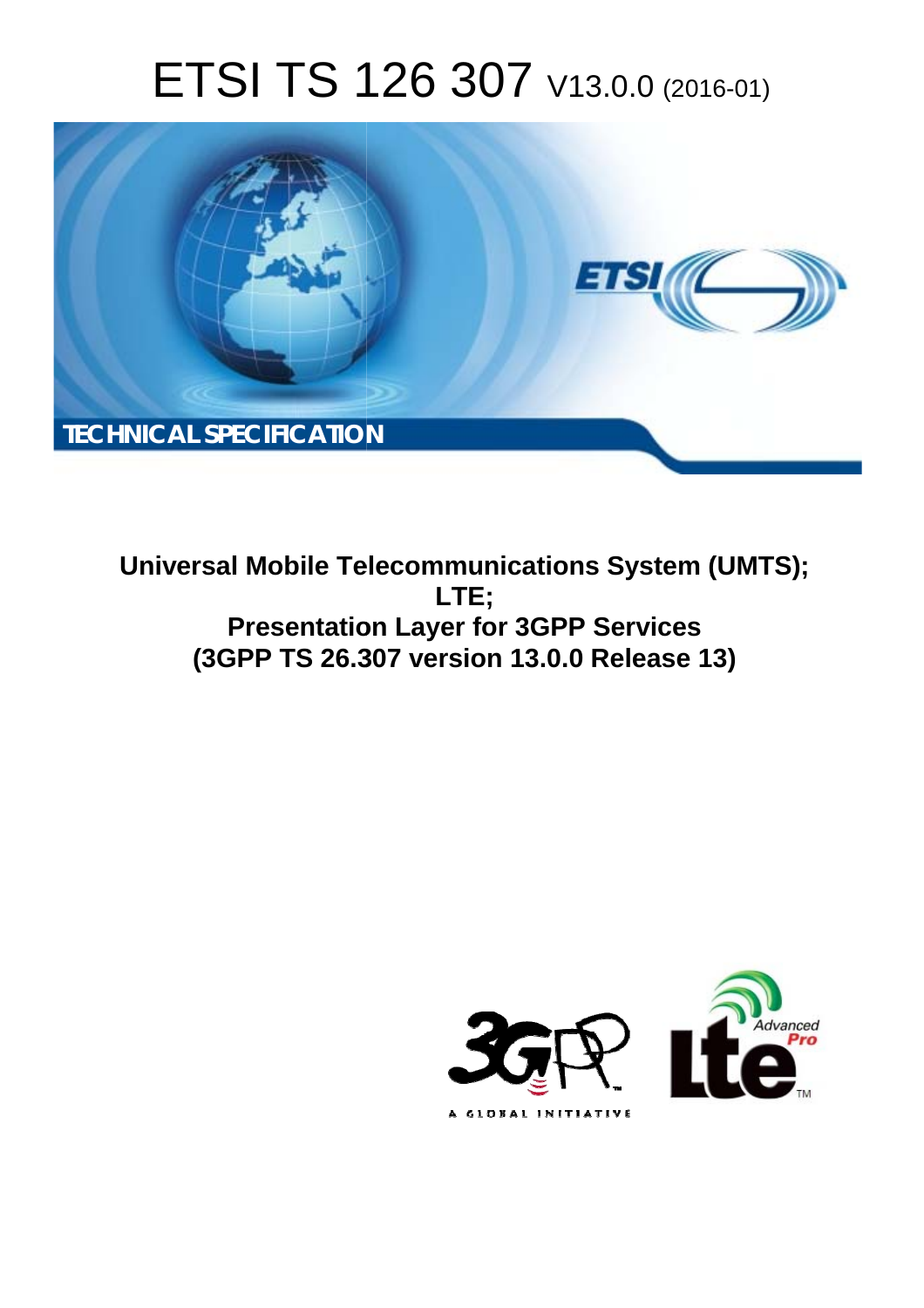Reference DTS/TSGS-0426307vd00

> Keywords LTE,UMTS

#### *ETSI*

#### 650 Route des Lucioles F-06921 Sophia Antipolis Cedex - FRANCE

Tel.: +33 4 92 94 42 00 Fax: +33 4 93 65 47 16

Siret N° 348 623 562 00017 - NAF 742 C Association à but non lucratif enregistrée à la Sous-Préfecture de Grasse (06) N° 7803/88

#### *Important notice*

The present document can be downloaded from: <http://www.etsi.org/standards-search>

The present document may be made available in electronic versions and/or in print. The content of any electronic and/or print versions of the present document shall not be modified without the prior written authorization of ETSI. In case of any existing or perceived difference in contents between such versions and/or in print, the only prevailing document is the print of the Portable Document Format (PDF) version kept on a specific network drive within ETSI Secretariat.

Users of the present document should be aware that the document may be subject to revision or change of status. Information on the current status of this and other ETSI documents is available at <http://portal.etsi.org/tb/status/status.asp>

If you find errors in the present document, please send your comment to one of the following services: <https://portal.etsi.org/People/CommiteeSupportStaff.aspx>

#### *Copyright Notification*

No part may be reproduced or utilized in any form or by any means, electronic or mechanical, including photocopying and microfilm except as authorized by written permission of ETSI.

The content of the PDF version shall not be modified without the written authorization of ETSI. The copyright and the foregoing restriction extend to reproduction in all media.

> © European Telecommunications Standards Institute 2016. All rights reserved.

**DECT**TM, **PLUGTESTS**TM, **UMTS**TM and the ETSI logo are Trade Marks of ETSI registered for the benefit of its Members. **3GPP**TM and **LTE**™ are Trade Marks of ETSI registered for the benefit of its Members and of the 3GPP Organizational Partners.

**GSM**® and the GSM logo are Trade Marks registered and owned by the GSM Association.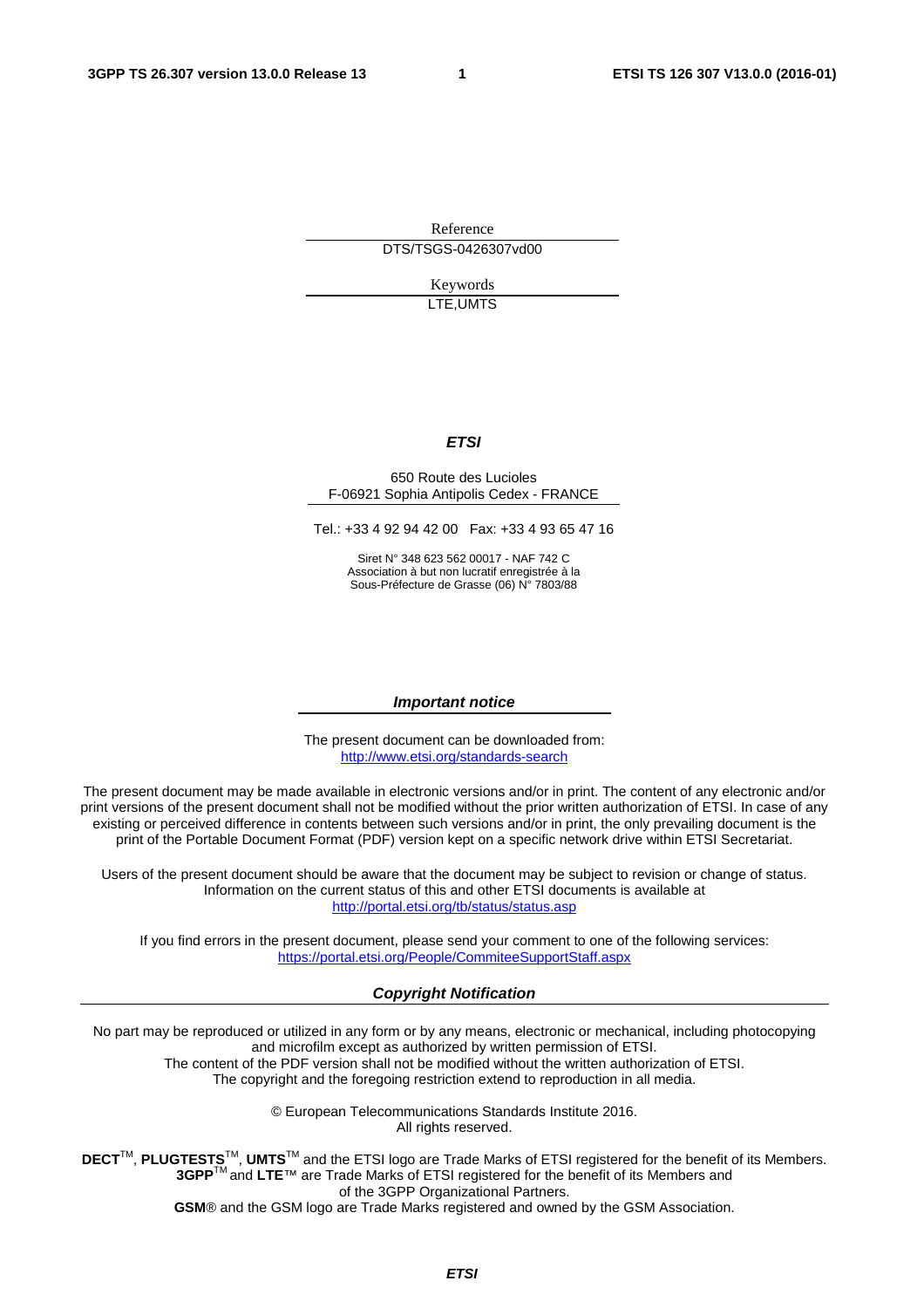### Intellectual Property Rights

IPRs essential or potentially essential to the present document may have been declared to ETSI. The information pertaining to these essential IPRs, if any, is publicly available for **ETSI members and non-members**, and can be found in ETSI SR 000 314: *"Intellectual Property Rights (IPRs); Essential, or potentially Essential, IPRs notified to ETSI in respect of ETSI standards"*, which is available from the ETSI Secretariat. Latest updates are available on the ETSI Web server [\(https://ipr.etsi.org/](https://ipr.etsi.org/)).

Pursuant to the ETSI IPR Policy, no investigation, including IPR searches, has been carried out by ETSI. No guarantee can be given as to the existence of other IPRs not referenced in ETSI SR 000 314 (or the updates on the ETSI Web server) which are, or may be, or may become, essential to the present document.

### Foreword

This Technical Specification (TS) has been produced by ETSI 3rd Generation Partnership Project (3GPP).

The present document may refer to technical specifications or reports using their 3GPP identities, UMTS identities or GSM identities. These should be interpreted as being references to the corresponding ETSI deliverables.

The cross reference between GSM, UMTS, 3GPP and ETSI identities can be found under <http://webapp.etsi.org/key/queryform.asp>.

### Modal verbs terminology

In the present document "**shall**", "**shall not**", "**should**", "**should not**", "**may**", "**need not**", "**will**", "**will not**", "**can**" and "**cannot**" are to be interpreted as described in clause 3.2 of the [ETSI Drafting Rules](http://portal.etsi.org/Help/editHelp!/Howtostart/ETSIDraftingRules.aspx) (Verbal forms for the expression of provisions).

"**must**" and "**must not**" are **NOT** allowed in ETSI deliverables except when used in direct citation.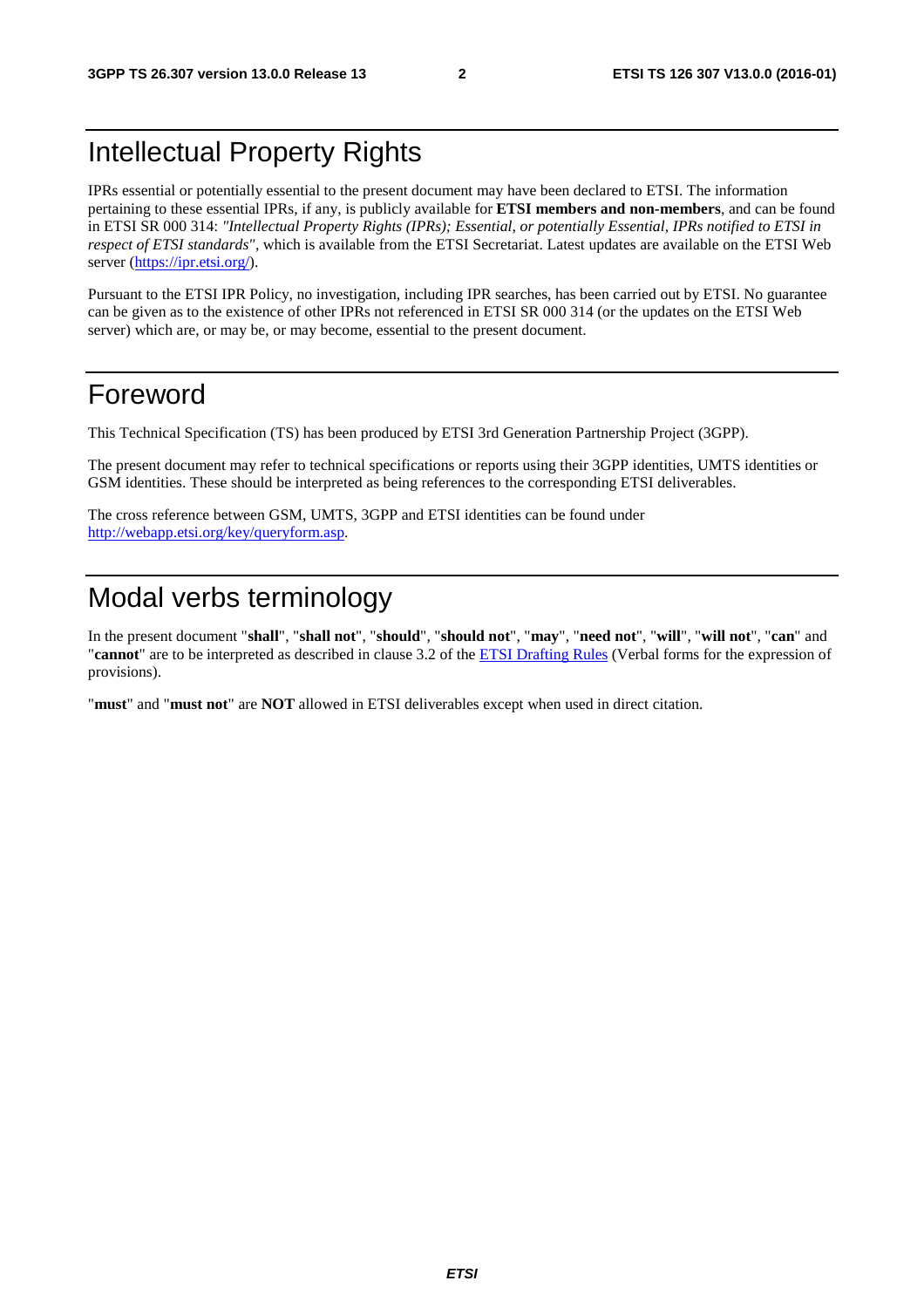$\mathbf{3}$ 

# Contents

| 1                                                                              |  |  |  |  |  |
|--------------------------------------------------------------------------------|--|--|--|--|--|
| 2                                                                              |  |  |  |  |  |
| 3<br>3.1                                                                       |  |  |  |  |  |
| 3.2                                                                            |  |  |  |  |  |
| $\overline{4}$<br>4.1<br>4.2<br>4.3<br>4.3.1<br>4.3.2<br>4.3.3<br>4.3.4<br>4.4 |  |  |  |  |  |
| 5                                                                              |  |  |  |  |  |
| 6<br>6.1<br>6.2                                                                |  |  |  |  |  |
| <b>Annex A (informative):</b>                                                  |  |  |  |  |  |
|                                                                                |  |  |  |  |  |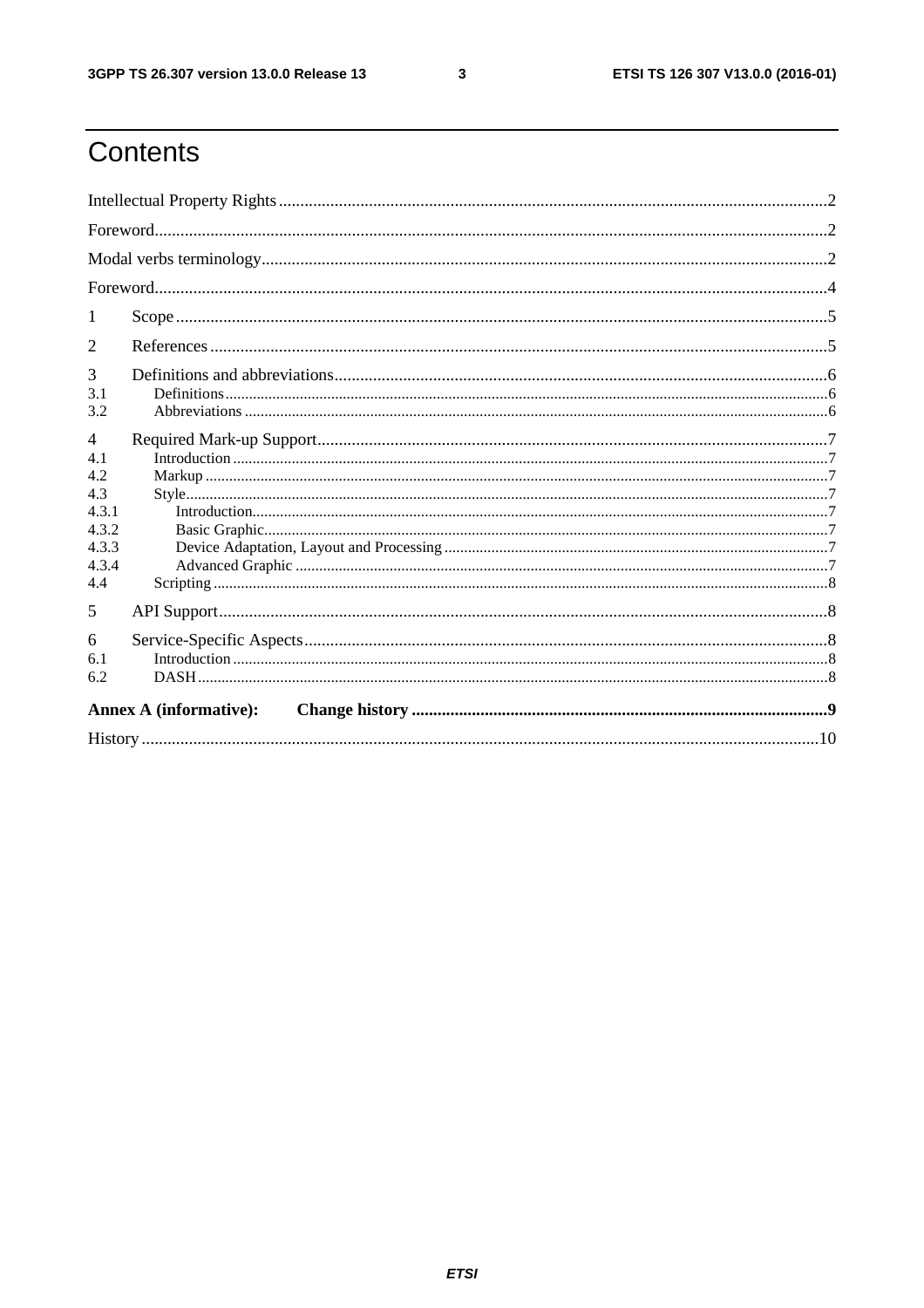### Foreword

This Technical Specification has been produced by the 3<sup>rd</sup> Generation Partnership Project (3GPP).

The contents of the present document are subject to continuing work within the TSG and may change following formal TSG approval. Should the TSG modify the contents of the present document, it will be re-released by the TSG with an identifying change of release date and an increase in version number as follows:

Version x.y.z

where:

- x the first digit:
	- 1 presented to TSG for information;
	- 2 presented to TSG for approval;
	- 3 or greater indicates TSG approved document under change control.
- y the second digit is incremented for all changes of substance, i.e. technical enhancements, corrections, updates, etc.
- z the third digit is incremented when editorial only changes have been incorporated in the document.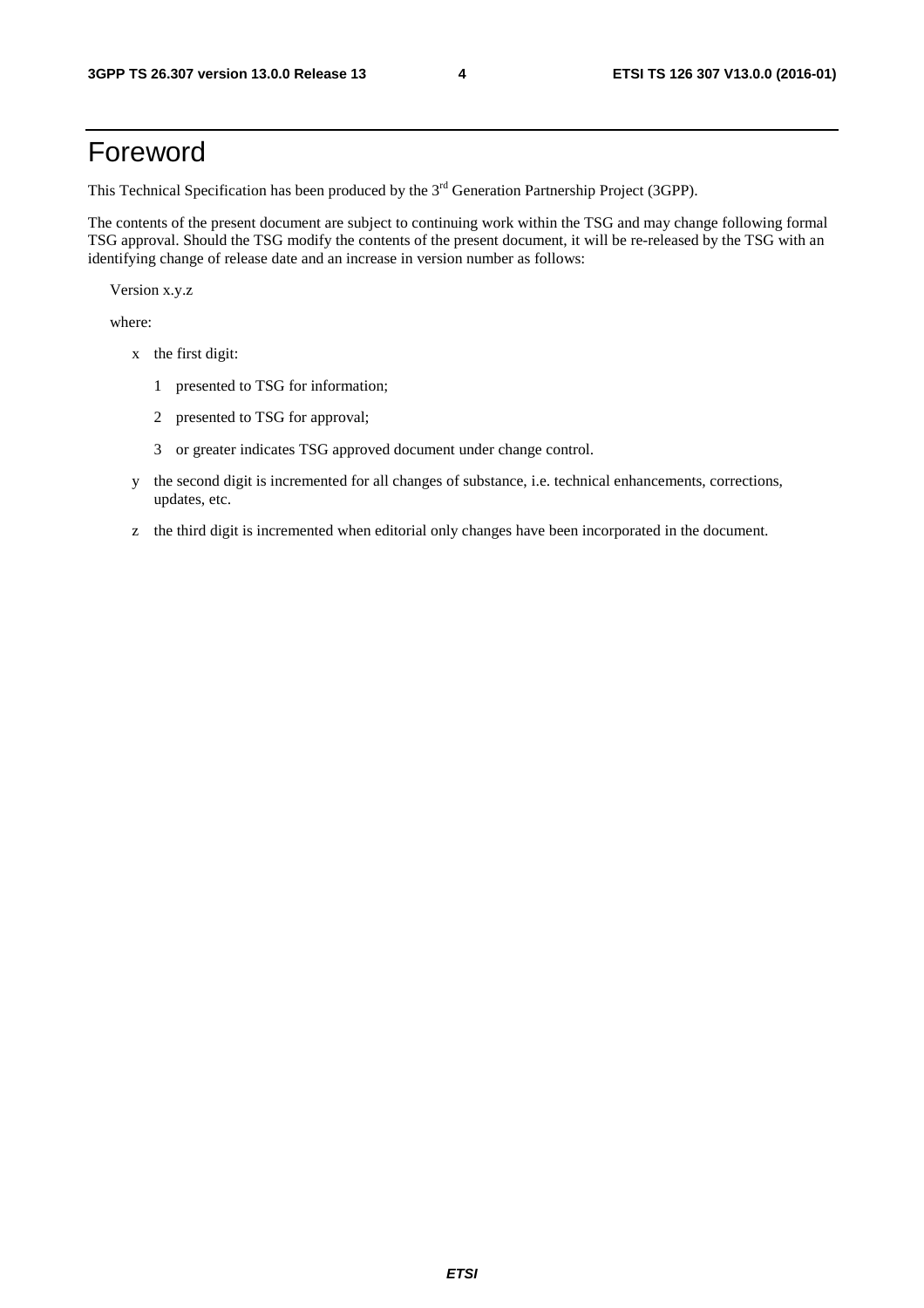#### 1 Scope

The present document specifies an HTML5 profile as a common presentation layer for 3GPP services.

### 2 References

The following documents contain provisions which, through reference in this text, constitute provisions of the present document.

- References are either specific (identified by date of publication, edition number, version number, etc.) or non-specific.
- For a specific reference, subsequent revisions do not apply.
- For a non-specific reference, the latest version applies. In the case of a reference to a 3GPP document (including a GSM document), a non-specific reference implicitly refers to the latest version of that document *in the same Release as the present document*.
- [1] W3C Recommendation 28 October 2014, HTML5: "A vocabulary and associated APIs for HTML and XHTML",<http://www.w3.org/TR/html5/>.
- [2] 3GPP TS 26.234: "Transparent end-to-end Packet-switched Streaming Service (PSS); Protocols and codecs".
- [3] 3GPP TS 26.346: "Multimedia Broadcast/Multicast Service (MBMS); Protocols and codecs".
- [4] 3GPP TS 26.247: "Transparent end-to-end Packet-switched Streaming Service (PSS); Progressive Download and Dynamic Adaptive Streaming over HTTP (3GP-DASH)".
- [5] 3GPP TS 26.140: "Multimedia Messaging Service (MMS); Media formats and codecs".
- [6] 3GPP TR 21.905: " Vocabulary for 3GPP Specifications".
- [7] W3C Recommendation 03 February 2015: "Server-Sent Events", <http://www.w3.org/TR/eventsource/>.
- [8] W3C Candidate Recommendation 20 September 2012: "The WebSocket API", [http://www.w3.org/TR/websockets/.](http://www.w3.org/TR/websockets/)
- [9] W3C Recommendation 07 June 2011: "Cascading Style Sheets Level 2 Revision 1 (CSS 2.1)".
- [10] W3C Working Draft, 26 November 2013: "CSS Transforms Module Level 1".
- [11] W3C Working Draft, 19 November 2013: "CSS Transitions".
- [12] W3C Recommendation, 07 June 2011: "CSS Color Module Level 3".
- [13] Standard ECMA-262, 5.1 Edition / June 2011: "ECMAScript Language Specification".
- [14] W3C Candidate Recommendation, 7 July 2015: "CSS Basic User Interface Module Level 3 (CSS3 UI)".
- [15] W3C Candidate Recommendation, 17 April 2012: "CSS Image Values and Replaced Content Module Level 3".
- [16] W3C Candidate Recommendation, 9 September 2014: "CSS Backgrounds and Borders Module Level 3".
- [17] W3C Recommendation, 19 June 2012: "Media Queries".
- [18] W3C Working draft, 19 February 2013: "CSS Animations".
- [19] W3C Last Call Working draft, 14 May 2015: "CSS Flexible Box Layout Module".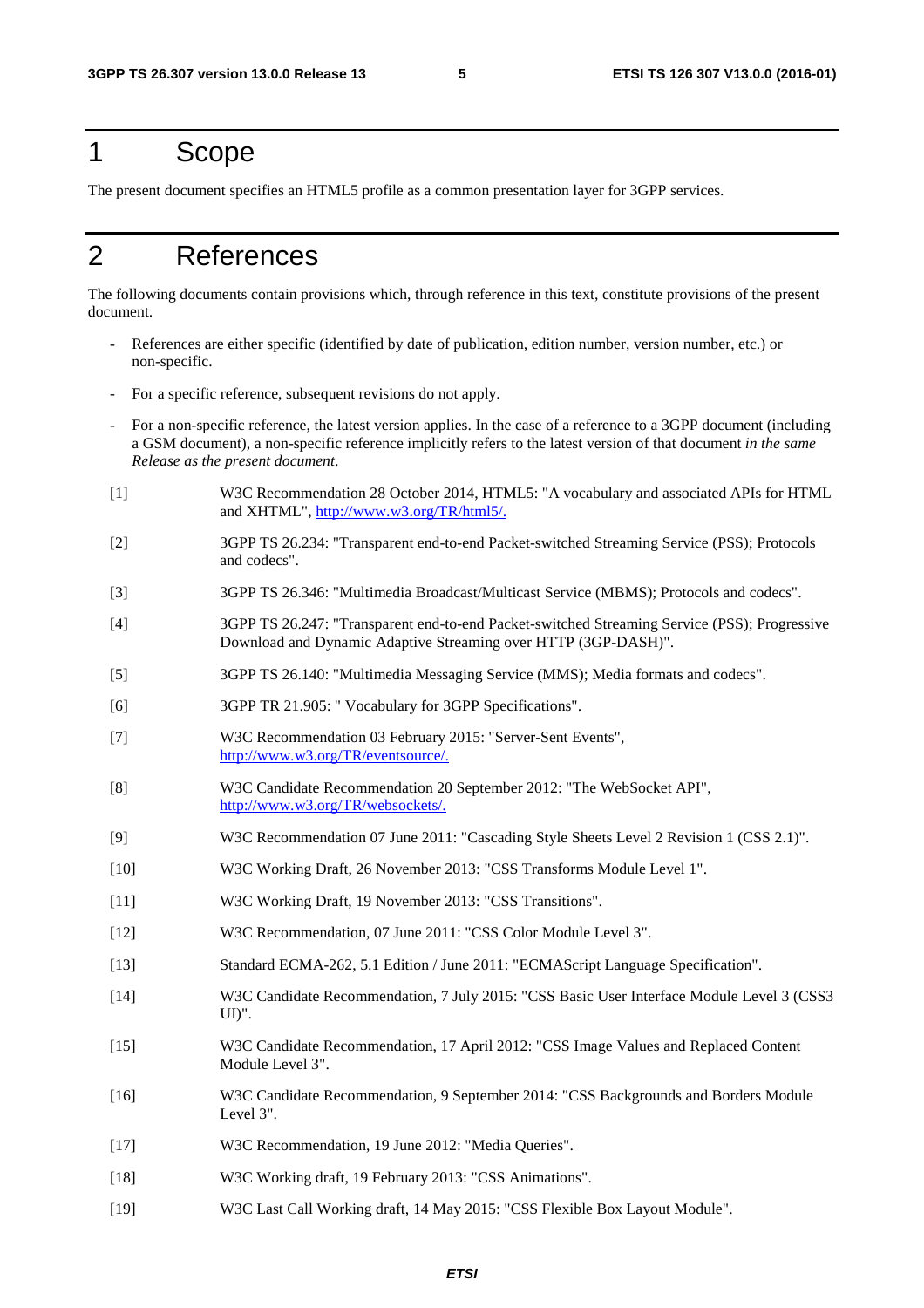| $[20]$ | W3C Editor's Draft 20 March 2015: "ISO BMFF Byte Stream Format".                                                       |
|--------|------------------------------------------------------------------------------------------------------------------------|
| $[21]$ | W3c Recommendation 24 October 2013: "Geolocation API Specification".                                                   |
| $[22]$ | W3C Candidate Recommendation 21 August 2014: "HTML Canvas 2D Context",<br>http://www.w3.org/TR/2dcontext/.             |
| $[23]$ | W3C Working Draft 30 January 2014: "XMLHttpRequest Level 1",<br>http://www.w3.org/TR/XMLHttpRequest/.                  |
| $[24]$ | W3C Candidate Recommendation 31 March 2015: "Media Source Extensions",<br>http://www.w3.org/TR/media-source/.          |
| $[25]$ | ISO BMFF Byte Stream Format, http://www.w3.org/2013/12/byte-stream-format-registry/isobmff-<br>byte-stream-format.html |
| $[26]$ | W3C Working Draft 27 October 2015: "Encrypted Media Extensions",<br>http://www.w3.org/TR/encrypted-media/              |
| $[27]$ | W3C Candidate Recommendation, 11 December 2014: "Web Cryptography API",<br>http://www.w3.org/TR/WebCryptoAPI/.         |
| [28]   | IETF RFC 6455: "The WebSocket Protocol", December 2011.                                                                |

# 3 Definitions and abbreviations

#### 3.1 Definitions

For the purposes of the present document, the terms and definitions given in 3GPP TR 21.905 [6] and the following apply. A term defined in the present document takes precedence over the definition of the same term, if any, in 3GPP TR 21.905 [6].

**Application:** an interactive service authored using the set of languages defined by the present document.

### 3.2 Abbreviations

For the purposes of the present document, the abbreviations given in 3GPP TR 21.905 [6] and the following apply. An abbreviation defined in the present document takes precedence over the definition of the same abbreviation, if any, in 3GPP TR 21.905 [6].

| API             | <b>Application Programming Interface</b> |
|-----------------|------------------------------------------|
| <b>CSS</b>      | Cascading Style Sheet                    |
| <b>DASH</b>     | Dynamic and Adaptive Streaming over HTTP |
| <b>EME</b>      | <b>Encrypted Media Extensions</b>        |
| HTML5           | Hyper-Text Mark-up Language 5            |
| <b>ISO BMFF</b> | ISO Base Media File Format               |
| <b>MBMS</b>     | Multimedia Broadcast/Multicast Service   |
| <b>MMS</b>      | Multimedia Messaging Service             |
| <b>MPD</b>      | Media Presentation Description           |
| <b>MSE</b>      | Media Source Extensions                  |
| <b>PSS</b>      | Packet-switched Streaming Service        |
| <b>SSE</b>      | Server-Sent Events                       |
| <b>XML</b>      | EXtensible Markup Language               |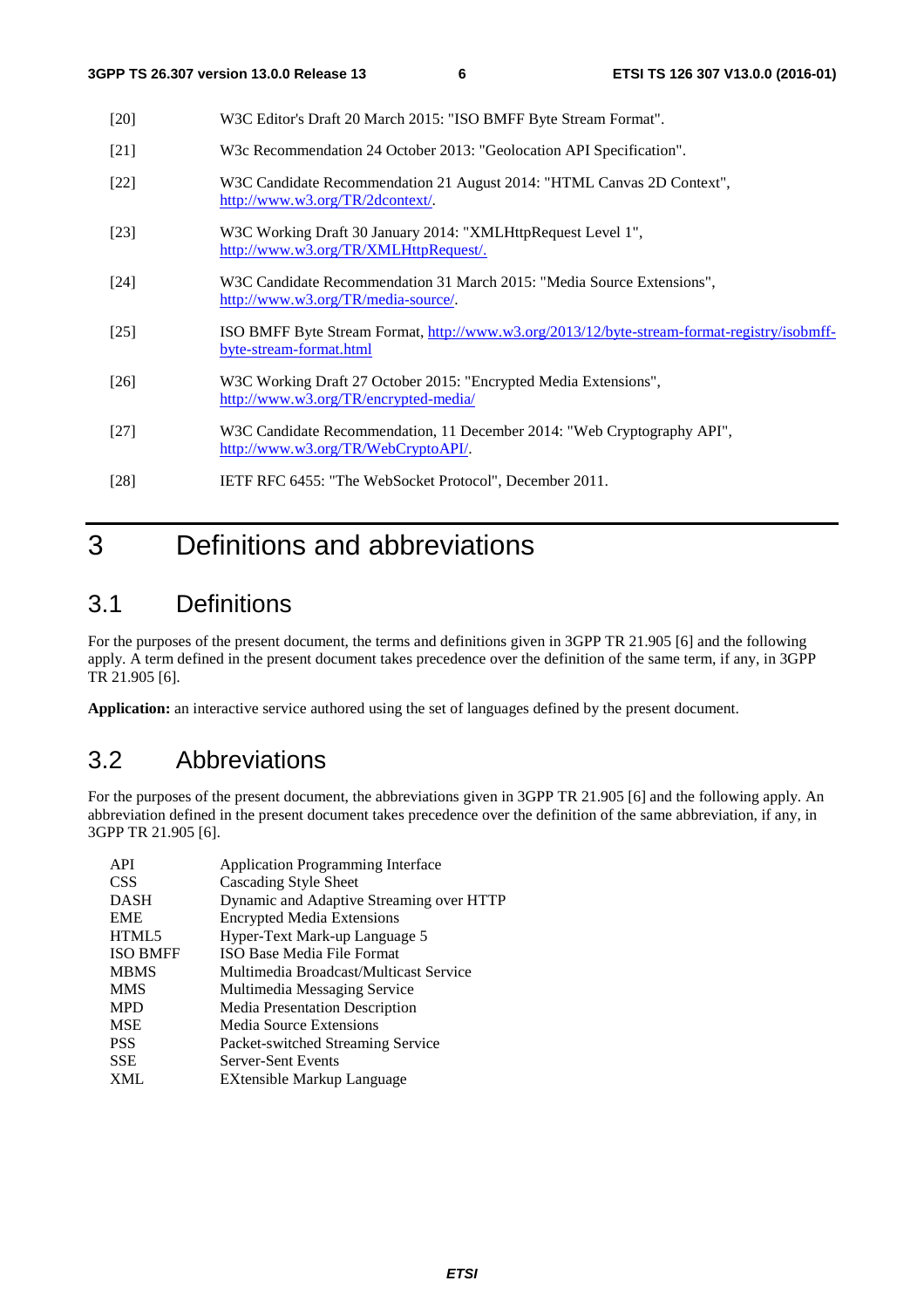### 4 Required Mark-up Support

#### 4.1 Introduction

The present document defines a 3GPP HTML5 profile for use in 3GPP services, such as PSS [2], MBMS [3] and MMS [5]. In this clause, the set of required mark-up and APIs for the 3GPP HTML5 profile is defined.

The present document defines requirements and recommendations for Applications and UEs conforming to the 3GPP HTML5 Profile.

#### 4.2 Markup

The HTML5 [1] specification defines conformance requirements for user-agents and documents:

- Applications shall comply with conformance requirements for documents in [1].
- UEs shall comply with conformance requirements for user agents as defined in [1].

#### 4.3 Style

#### 4.3.1 Introduction

Support for CSS as a whole is not required by HTML5, even though some features are defined in terms of specific CSS requirements. This clause defines requirements for CSS and other style and/or graphic related technologies.

#### 4.3.2 Basic Graphic

- UEs shall support CSS 2.1 [9].
- UEs shall support CSS Color Module Level 3 [12].
- UEs shall support CSS Image Values and Replaced Content Module Level 3 [15].
- UEs shall support CSS Backgrounds and Borders [16].
- UEs should support CSS Basic User Interface [14].

#### 4.3.3 Device Adaptation, Layout and Processing

- UEs should support CSS Media Queries [17].
- UEs should support CSS Flexible Box Layout [19].

#### 4.3.4 Advanced Graphic

- UEs shall support the CSS Transforms [10].
- UEs shall support CSS Transitions [11].
- UEs shall support CSS Animations [18].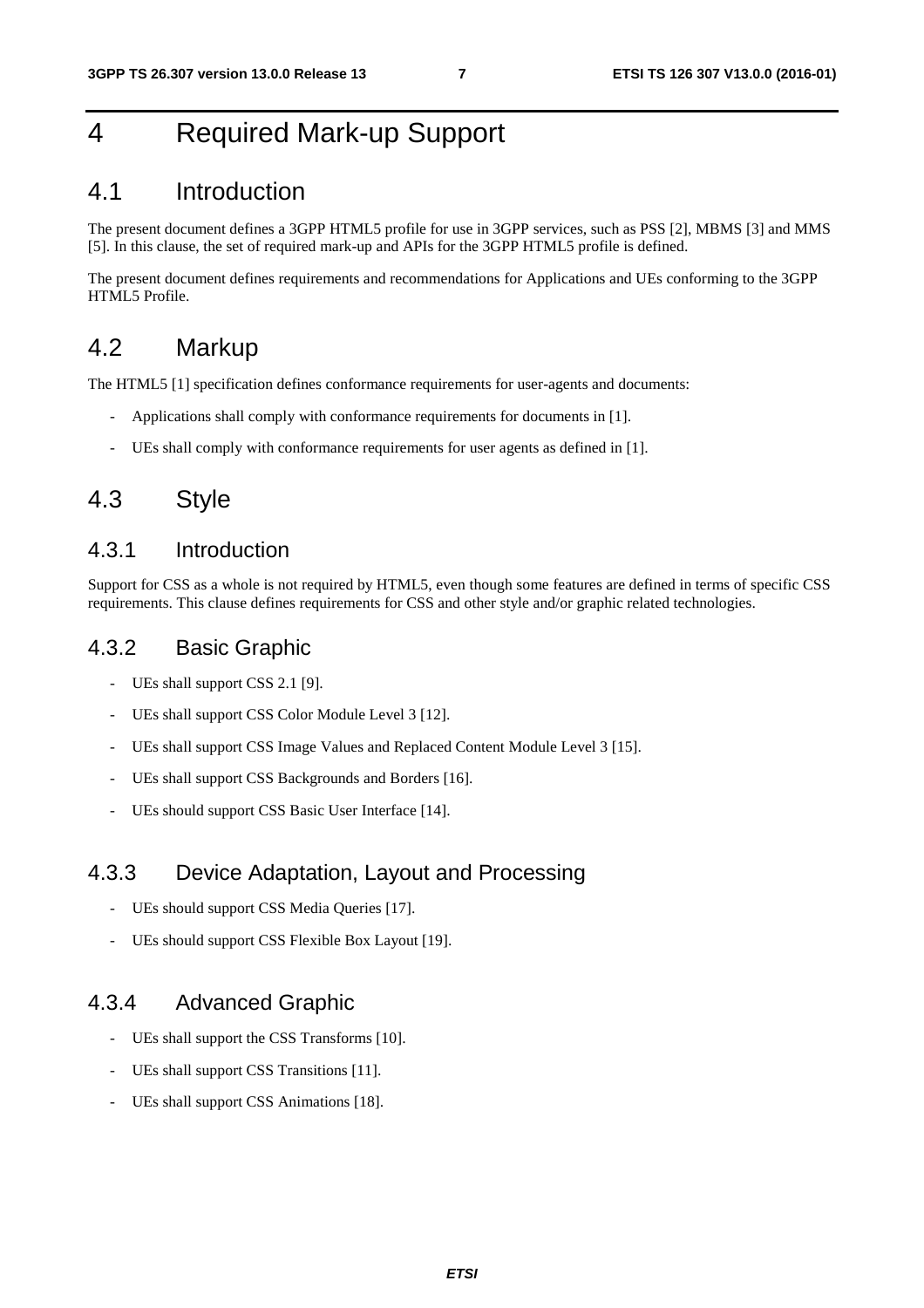#### 4.4 Scripting

Scripts are small programs that can be embedded into applications. While defining features that rely on scripting, HTML5 does not mandate support for scripting for all user-agents. Furthermore, scripting is defined using a syntax that in most cases is independent from the underlying scripting language. For such reasons, the present document has additional requirements as defined in this clause.

- UEs shall support scripting as defined in [1].
- UEs shall support ECMA scripting language [13].

## 5 API Support

A number of specifications from W3C or other organizations define APIs that provide additional functionalities to applications. This clause lists the specifications that SHALL and SHOULD be supported by a UE.

- UEs shall support the Forms API [1].
- UEs shall support the Canvas API [22].
- UEs shall support the XMLHttpRequest API [23].
- UEs shall support the Media Source Extensions [24].
- UEs shall support the ISO BMFF Byte Stream Format [25] with the MIME type and subtypes audio/mp4 and video/mp4.
- UEs should support the GeoLocation API [21].
- UEs should support the Encrypted Media Extensions [26].
- UEs should support the Web Socket API [8] with the protocol defined in RFC 6455 [28].
- UEs should support the Server-Sent Events API [7].
- UEs should support the WebCrypto API [27].

### 6 Service-Specific Aspects

#### 6.1 Introduction

Additional requirements and usage restrictions are necessary depending on the service type that uses the 3GPP HTML5 profile. In this clause, these aspects are addressed.

#### 6.2 DASH

When an HTML5 presentation uses DASH [4] for media streaming, then the HTML5 presentation may reference one or more DASH presentations through a reference to the MPD either as a source of an HTML5 media element or as a reference from one of the referenced resources.

The user agent should support DASH MPD as a supported MIME type for its source elements and attributes, in which case the DASH playback is done by the user agent.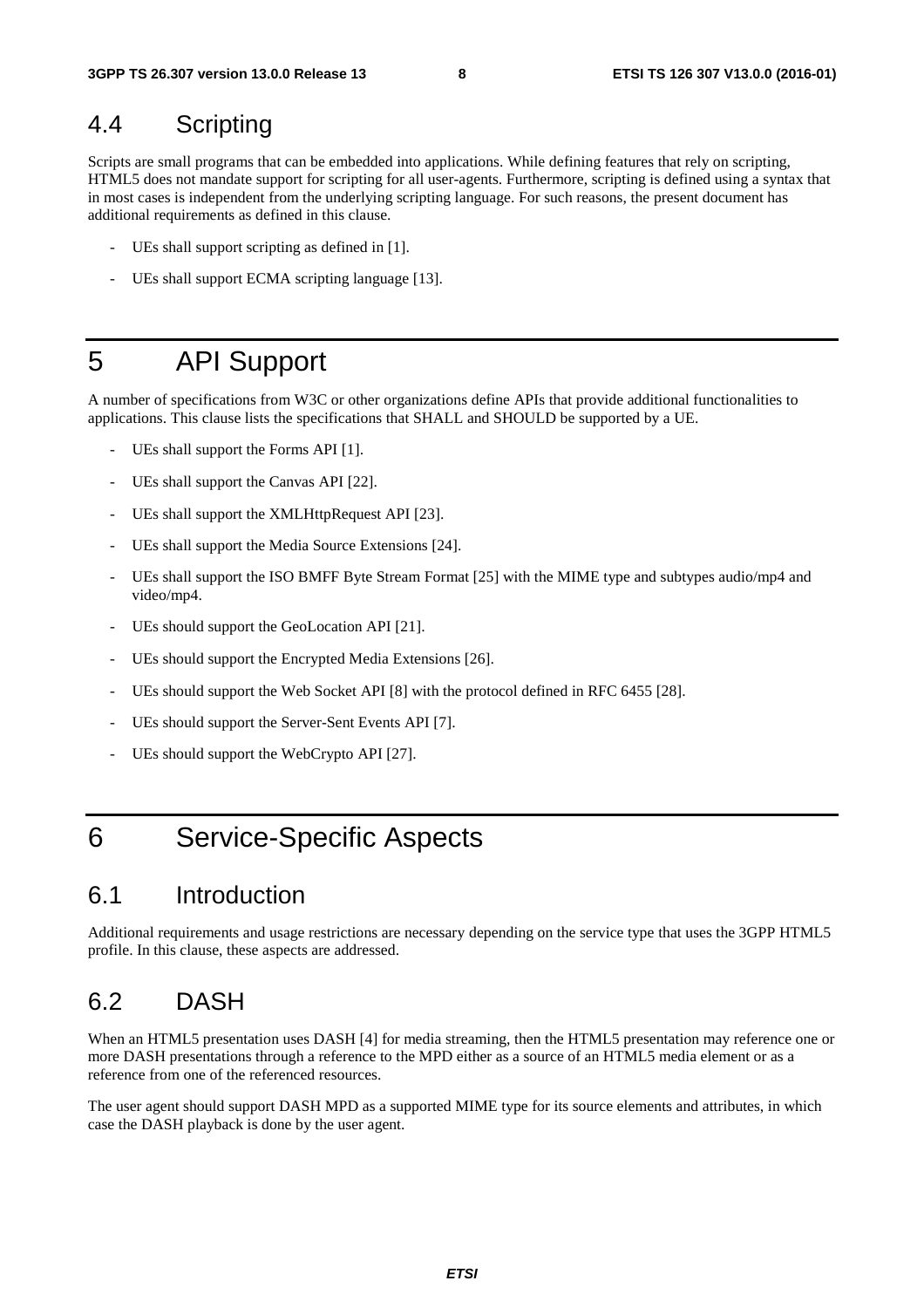### Annex A (informative): Change history

| <b>Change history</b> |             |                 |            |  |                                           |                  |            |
|-----------------------|-------------|-----------------|------------|--|-------------------------------------------|------------------|------------|
| <b>Date</b>           | <b>TSG#</b> | <b>TSG Doc.</b> | <b>ICR</b> |  | <b>Rev Subject/Comment</b>                | Old              | <b>New</b> |
| 09-2015               | SA#69       | SP-150446       |            |  | Presented to TSG SA #69 (for information) |                  | 1.0.0      |
| 12-2015               | SA#70       | ISP-150654      |            |  | Presented to TSG SA #70 (for approval)    | $1.0.0$ $12.0.0$ |            |
| 12-2015               | SA#70       |                 |            |  | Approved at TSG SA #70                    | 2.0.0            | 13.0.0     |